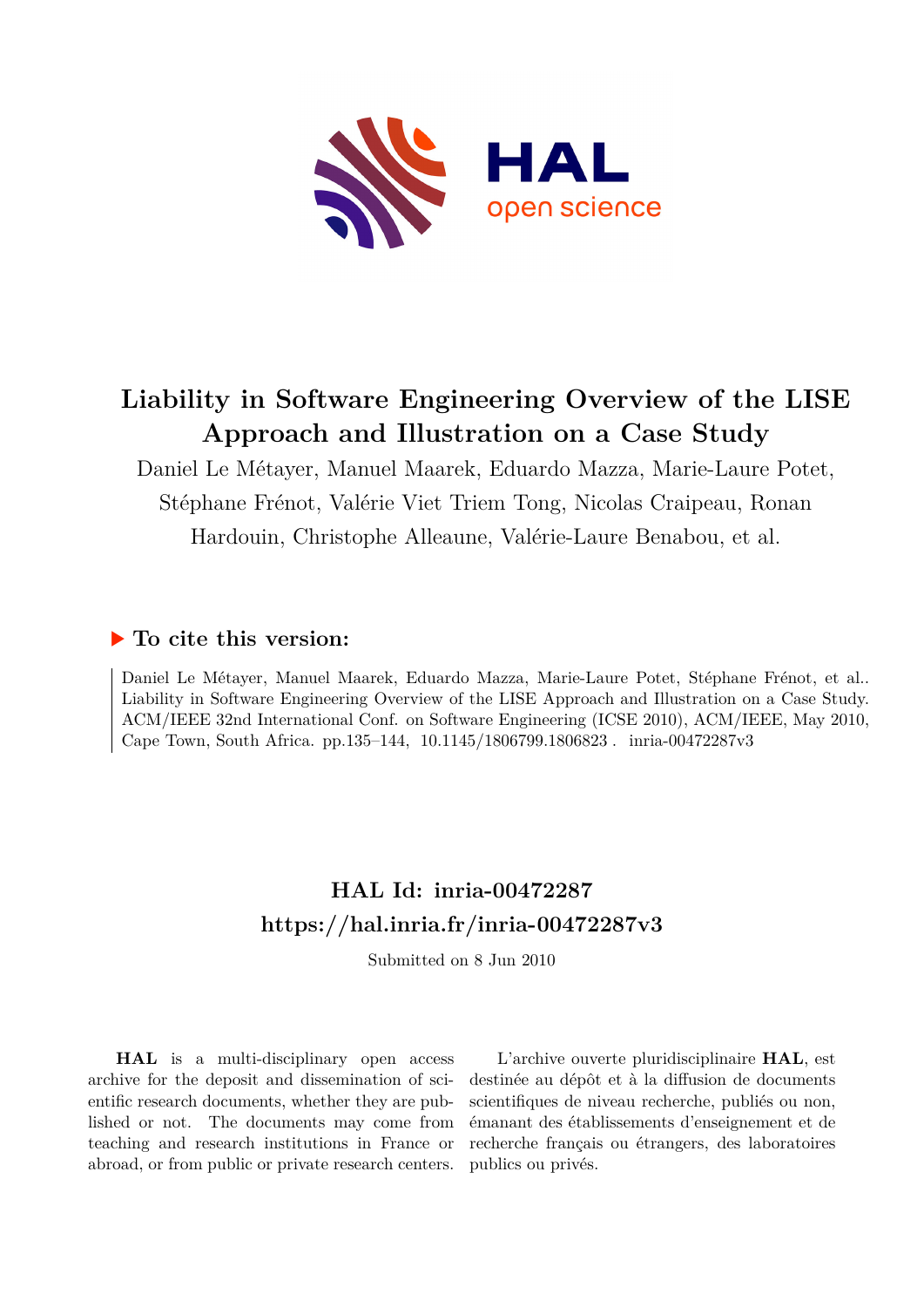## **Liability in Software Engineering**

Overview of the LISE<sup>\*</sup> Approach and Illustration on a Case Study

Daniel Le Métayer, Manuel Maarek LICIT INRIA Grenoble Rhône-Alpes

Valérie Viet Triem Tong SSIR Supélec Rennes

Eduardo Mazza, Marie-Laure Potet VERIMAG University of Grenoble

Nicolas Craipeau PrINT University of Caen Basse-Normandie

Stéphane Frénot **AMAZONES** INRIA Grenoble Rhône-Alpes INSA Lyon

Ronan Hardouin DANTE University of Versailles Saint-Quentin-en-Yvelines

## ABSTRACT

LISE is a multidisciplinary project involving lawyers and computer scientists with the aim to put forward a set of methods and tools to (1) define software liability in a precise and unambiguous way and (2) establish such liability in case of incident. This paper provides an overview of the overall approach taken in the project based on a case study. The case study illustrates a situation where, in order to reduce legal uncertainties, the parties to a contract wish to include in the agreement specific clauses to define as precisely as possible the share of liabilities between them for the main types of failures of the system.

## Categories and Subject Descriptors

K.5 [Legal Aspects of Computing]: General; K.5.m [Legal Aspects of Computing]: Miscellaneous—Contracts; D.2.1 [Software Engineering]: Requirements/Specifications— Methodologies; D.2.4 [Software Engineering]: Software/Program Verification—Formal methods

## General Terms

Legal Aspects

## Keywords

Liability, Contract, Formal Methods, Specification, Defects, Legal Aspects, Evidence

## 1. INTRODUCTION

Software contracts usually include strong liability limitations or even exemptions of the providers for damages caused by their products. This situation does not favour the development of high quality software because the software industry does not have sufficient economical incentives to apply stringent development and verification methods. Indeed, experience shows that products tend to be higher quality and more secure when the actors in position to influence their development are also the actors bearing the liability for their defects [2, 5, 27]. The usual argument to justify this lack of liability is the fact that software products are too complex and versatile objects whose expected features (and potential defects) cannot be characterised precisely, and which thus cannot be treated as traditional (tangible) goods. Admittedly, this argument is not without any ground: it is well known that defining in an unambiguous, comprehensive and understandable way the expected behaviour of systems integrating a variety of components is quite a challenge, not to mention the use of such definition as a basis for a liability agreement. Taking up this challenge is precisely the objective of the LISE project: the project studies liability issues both from the legal and the technical points of view with the aim to put forward a formal framework to (1) define liability in a precise and unambiguous way and (2) establish such liability in case of incident.

Obviously, specifying all liabilities in a formal framework is neither possible nor desirable. Usually, the parties wish to express as precisely as possible certain aspects which are of prime importance for them and prefer to state other aspects less precisely (either because it is impossible to foresee at contracting time all the events that may occur or because they do not want to be bound by too precise commitments). Taking this requirement into account, LISE provides a set of tools and methods to be used on a need basis in the contract drafting process (as opposed to a monolithic, "all or nothing" approach).

The objective of this paper is to provide an overview of the overall approach taken in LISE. The presentation is based on a case study: an electronic signature application installed on a mobile phone. Needless to say, we do not intend to illustrate all the aspects of the approach or to describe the general framework through this case study. Our aim is rather to provide some hints on the notion of liability

<sup>∗</sup>LISE (Liability Issues in Software Engineering) is a project funded by ANR (Agence Nationale de la Recherche) under the SeSur 2007 programme (ANR-07-SESU-007). Web site: http://licit.inrialpes.fr/lise/.

Emails of the corresponding authors:

<sup>{</sup>Daniel.Le-Metayer,Manuel.Maarek}@inrialpes.fr. Additional authors are listed in Section 7.

Permission to make digital or hard copies of part or all of this work for personal or classroom use is granted without fee provided that copies are not made or distributed for profit or commercial advantage and that copies bear this notice and the full citation on the first page. Copyrights for components of this work owned by others than ACM must be honored. Abstracting with credit is permitted. To copy otherwise, to republish, to post on servers or to redistribute to lists, requires prior specific permission and/or a fee.

c ACM, 2010. This is the authors' version of the work. It is posted here by permission of ACM for your personal use. Not for redistribution. The definitive version was published in ACM/IEEE ICSE'10 (May 2-8, 2010). http://doi.acm.org/10.1145/1806799.1806823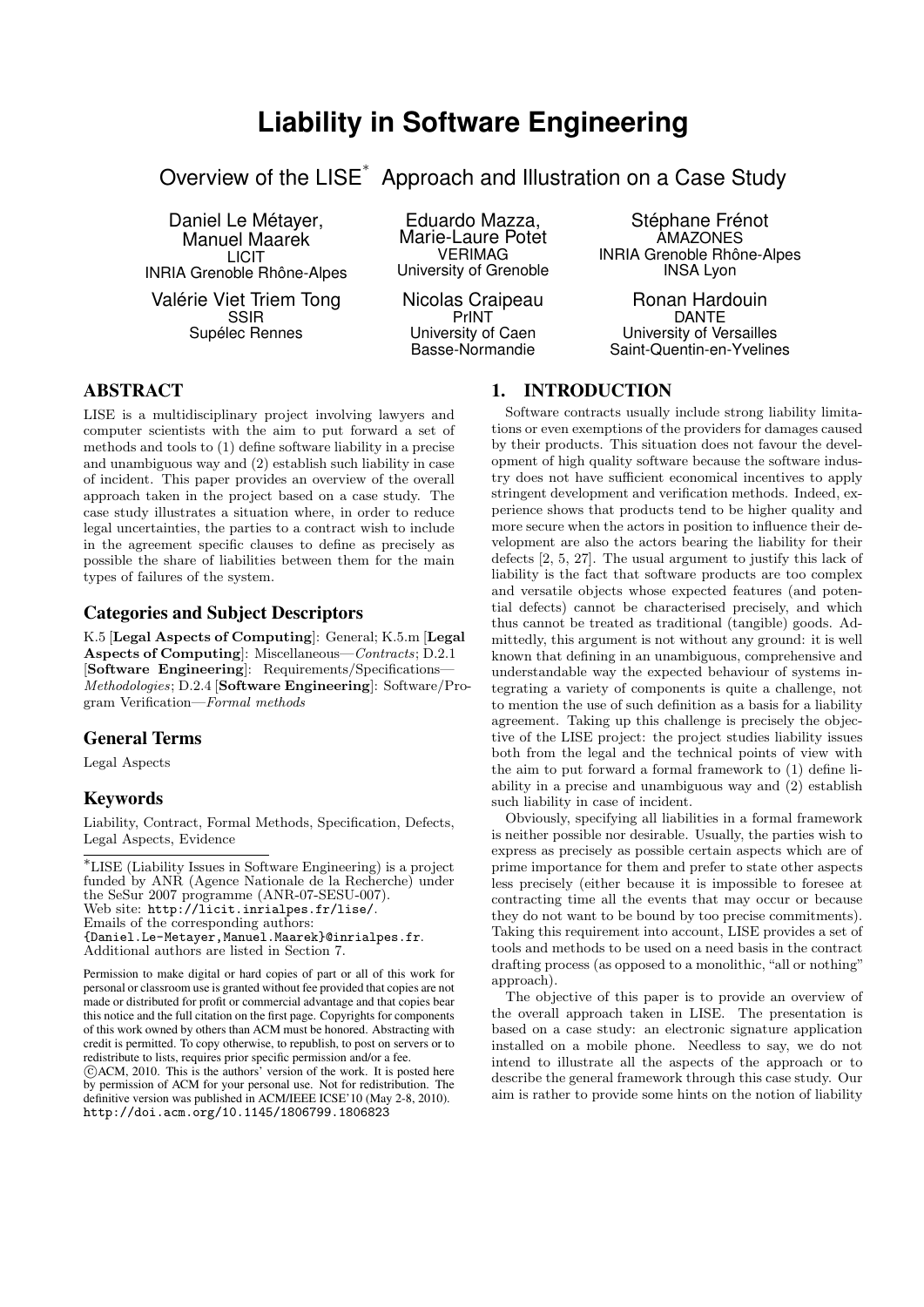considered in LISE and the potential use of the results of the project in a concrete situation.

The structure of the paper reflects the chronological ordering of the actions in a real case: Section 2 describes the starting point (IT system subject to the agreement, parties involved, informal agreement between the parties and legal context); Section 3 presents the formal definition of liabilities; Section 4 suggests how the formal definition is used to instrument the system with appropriate logging facilities and to design a log analyser. Finally, Section 5 provides a sketch of related work and Section 6 identifies avenues for further research.

### 2. STARTING POINT

We consider an electronic signature system allowing an ecommerce company to send a document to be signed by an individual on his mobile phone. The signature of the document is subject to the individual's approval (and authentication) and all communications and signature operations are performed trough his mobile phone. In a real situation, the activation of the signature system would be preceded by a request from the individual or by a negotiation with the ecommerce company, but we do not consider this negotiation phase here.

The mobile phone itself incorporates a smart card (for the verification of the PIN) and a signature application. We assume that the mobile phone provider, the signature application provider and the smart card provider want to execute an agreement to put such a mobile phone signature solution on the market. In order to reduce legal uncertainties, the parties wish to include in the agreement specific provisions to define as precisely as possible the share of liabilities between them for the main types of failures of the system.<sup>1</sup> Their intention is to use these provisions to settle liability issues in an amicable way by the application of well-defined rules. At this stage it may be the case that all the components (software and hardware) are already available and the only remaining task is their integration. It may also be the case that some or all the components still have to be developed. In general, no assumption can thus be made on the fact that software components can be designed or modified in a specific way to make the implementation of liabilities easier. The only assumptions made at this stage are:

- On the technical side: the availability of the functional architecture of the system (interfaces of the components and informal definition of their expected behaviour).
- On the business side: an informal agreement between the parties with respect to the share of liabilities.

The objective of the infrastructure described in this paper is to allow the parties to translate this informal agreement into a contract which is both valid in the legal sense and as precise as possible, in particular w.r.t. technical issues, in order to minimise legal uncertainties. In the remainder of this section, we describe the initial technical and legal situation: the IT system itself (Section 2.1), the actors involved (Section 2.2), the informal agreement between the parties signing the agreement (Section 2.3) and the legal context surrounding the agreement (Section 2.4).

## 2.1 IT System

At the start of the contractual phase, the IT system is usually defined in an informal way by its architecture: its components, their interfaces, expected behaviours and interactions. In our case study, we assume that the electronic signature system is made of the following components:

- A Server  $(Serv)$ .
- A Signature Application  $(SiqApp)$ .
- A Smart Card (Card).
- A Mobile Input/Output  $(10)$  component which gathers the keyboard and the display of the mobile phone (including their drivers).
- An Operating System  $(\textit{OpSys})$ .

All the components except Serv are embedded in the mobile phone. In this paper, we focus on liabilities related to the mobile phone system and do not consider liabilities related to  $Serv$  or the communication network.<sup>2</sup> The only functionality of OpSys that we consider here is its role of medium for all communications between the mobile phone components (i.e. between SigApp, Card and IO).

The architecture of the system and its information flows are pictured in Figure 1. The protocol starts with the E-Commerce Company  $(ECC)$  requesting a signature for document  $D$  (message 1). The document is forwarded by  $Serv$ and  $SigApp$ , and presented to Customer ( $OWN$ ) by IO (messages 2, 3 and 4). If OWN refuses to sign, ECC is informed through IO, SigApp and Serv (messages 5-n, 6-n, 7-n and 8-n). If OWN agrees, the document and the PIN code entered by OWN are forwarded to Card by SigApp (messages 5-y, 6-y and 7-y). Next, depending on whether Card authenticates the PIN code or not, the document and the signature produced by *Card* are sent to  $ECC$  via  $SigApp$ and Serv (messages 8-y-r, 9-y-r and 10-y-r), or  $ECC$  is informed via SigApp and Serv of the authentication failure (messages 8-y-w, 9-y-w and 10-y-w).

The implementation of the embedded components of the signature system, which is further detailed in Section 4.1, is based on OSGi, an interoperable environment for small devices such as home gateways, car embedded systems and mobile phones.<sup>3</sup>

### 2.2 Actors

We assume that the contract is to be executed by the three parties involved in the manufacture and distribution of the signature solution:

- The Mobile Phone Provider (MPP),
- The Signature Application Provider (SAP), and
- The Smart Card Provider (SCP).

The customer *OWN*, who is the owner of the mobile phone, and the E-Commerce Company ECC are supposed to execute different contracts with MPP which plays the role of mobile phone operator. We are concerned only with the

<sup>&</sup>lt;sup>1</sup>We do not consider infringement or any other liabilities related to intellectual property rights here.

<sup>&</sup>lt;sup>2</sup>These liabilities could be handled in the same way by adding the e-commerce company and telecommunication operator as additional parties.

 $^3$ http://www.osgi.org/.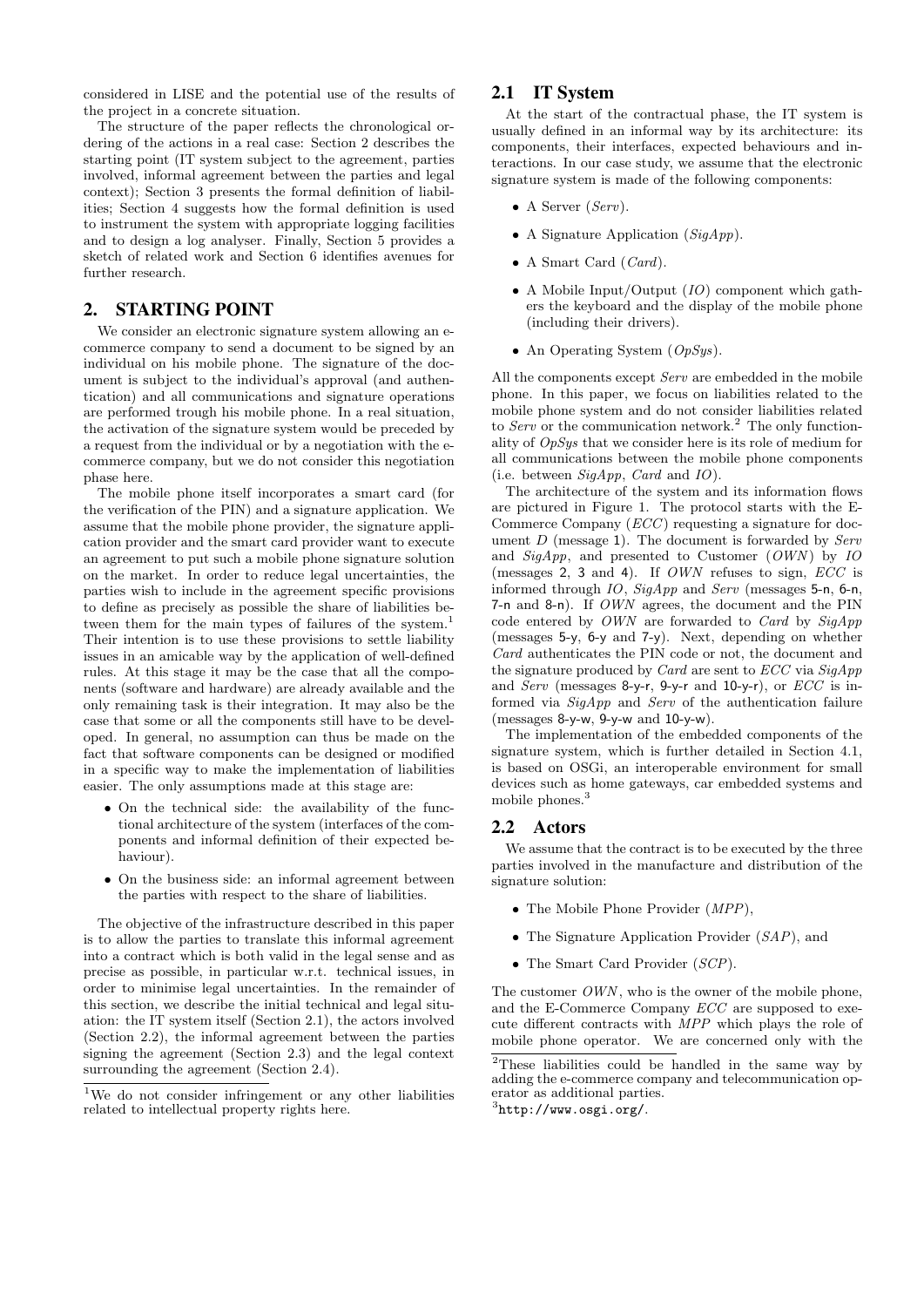

Figure 1: Communications with and within the system, and the providing party for each component.

B2B contract between MPP, SAP and SCP here. We come back in Section 2.4 to the legal consequences of including OWN among the parties (specific regulations for consumer protection). In the sequel, we shall use the word "party" for MPP, SAP and SCP, and the word "user" for the end-users of the system  $(ECC \text{ and } OWN)$ .

Each component in the system is provided by one of the parties. In our case, we assume that:

- The  $SigApp$  component is provided by  $SAP$ ,
- The *Card* component is provided by *SCP*, and
- The IO and OpSys components are provided by MPP.

#### 2.3 Informal Agreement

The parties wish to define as precisely as possible the share of liabilities between themselves in case of a claim from the customer  $OWN<sup>4</sup>$  In practice, the customer will typically address his claims to MPP because MPP is the only party being in direct contact (and contractual relationship) with him (both as a mobile phone provider and operator). MPP will have to indemnify the customer if his claim is valid and may in turn be indemnified by one (or several) of the other parties depending on the type of the claim, the available log files and the liability share defined in the agreement.

In the following, we assume that each document to be signed is originally stamped by  $ECC$  and this stamp  $\theta$  is (i) unique, (ii) always included in the messages of a given

session and (iii) never modified. This stamp  $\theta$  can be seen as a session number which makes it easier to distinguish messages pertaining to different signature sessions.

As an illustration, we consider two kinds of claims from the customer, called DiffDoc and NotSigned, concerning the signature of an alleged document  $D$  stamped  $\theta$ :

- (a)  $DiffDoc$ : the plaintiff  $OWN$  claims that he has been presented a document  $D'$  stamped  $\theta$  different from the alleged document D (stamped  $\theta$ ). In the case of a purchase order, for example,  $D$  and  $D'$  may differ with respect to the quantity or price of the ordered items.
- (b) *NotSigned*: the plaintiff  $OWN$  claims that he has never been presented any document stamped  $\theta$ .

We assume that the parties agree on the following informal share of liabilities for these two types of claims:

- (a) If OWN claims that he has been presented a document  $D'$  stamped  $\theta$  different from the alleged document  $D$ (stamped  $\theta$ ), then
	- a. SAP shall be liable if SigApp has forwarded to  $OWN$  a document (stamped  $\theta$ ) different from the document received from ECC.
	- b. Otherwise MPP shall be liable.
- (b) If OWN claims that he has never been presented any document stamped  $\theta$ , then
	- a. If the smart card has wrongly validated a PIN for document  $D$  stamped  $\theta$  then  $SCP$  shall be liable.
	- b. Otherwise  $MPP$  shall be liable.<sup>5</sup>

We do not discuss the value or justifications for this informal agreement here and just take it as an example of a possible share of liabilities. It should be clear that this share of liabilities is the result of a negotiation between the parties, based on a combination of technical as well as business and legal arguments, and it does not have to (and usually cannot) be justified formally. The point is that the formal framework should not impose any undue constraint on the share of liabilities but should provide means for the parties to express their wishes as precisely as possible.

#### 2.4 Legal Context

Even though the intention of the parties is to settle liability issues in an amicable way, according to well-defined rules, it is obvioulsy necessary to take into account the legal context pursuant to computer systems. Any misconception or overlooking of the legal constraints might lead to contractual clauses that could be invalidated in court, thus increasing rather than reducing legal risks. The two main categories of legal constraints to be considered here concern the two main phases of the process: (1) the formal definition of the share of liabilities among the parties and (2) the analysis of the log files to establish these liabilities after the facts. In the following, we examine these two categories of legal constraints in turn.

<sup>&</sup>lt;sup>4</sup>In this paper we assume that the claims related to the use of the signature solution come from the customer. Claims from other users such as ECC would be handled in the same way.

 $5B$ ecause  $MPP$  plays the role of mobile phone operator, he takes the risk in connection with the customer.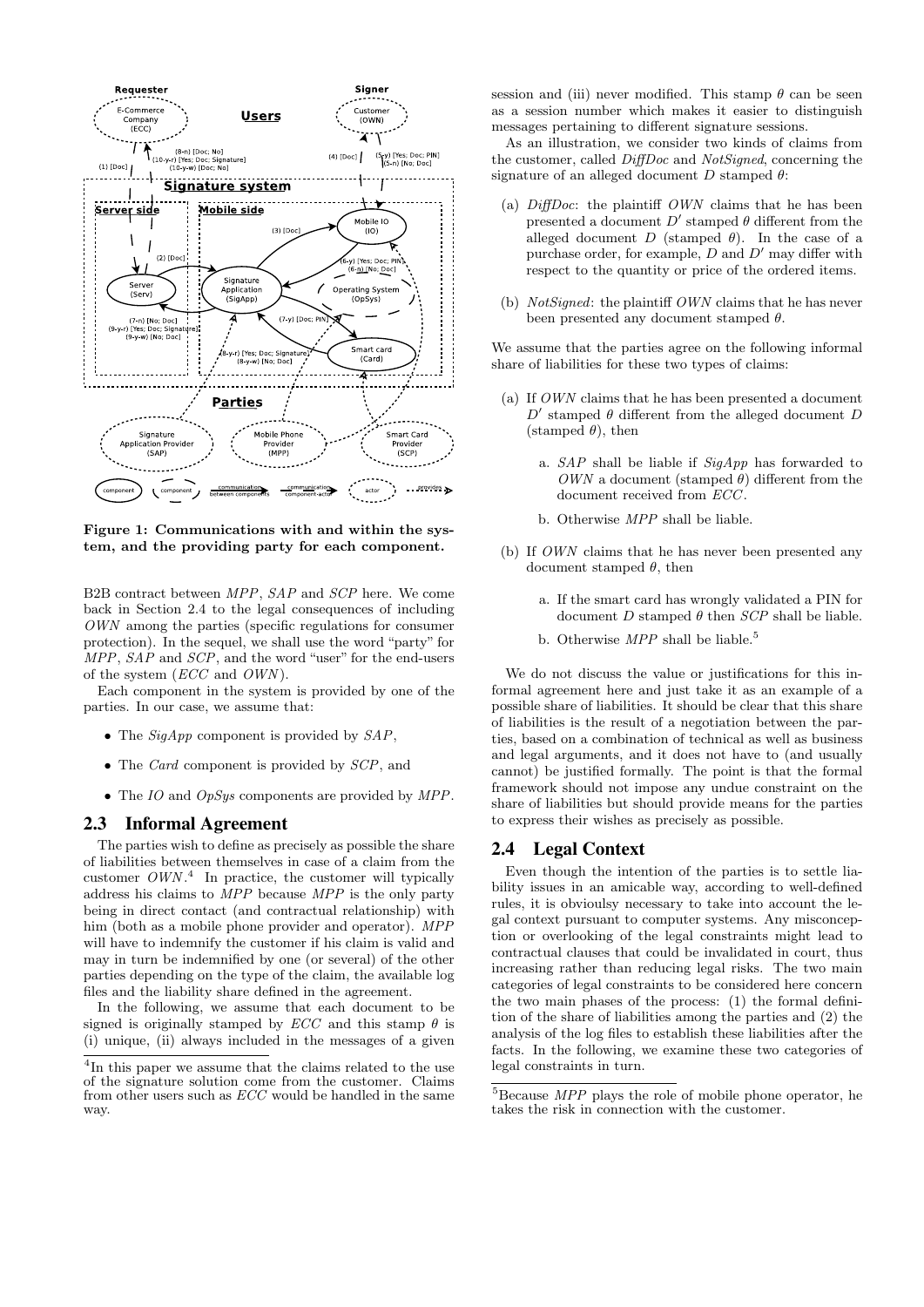#### *2.4.1 Liability Limitations*

The first criterion to be taken into account to assess the validity of contractual liability limitations and exemptions is the qualification of the parties: specific protections are provided by law to consumers.<sup>6</sup> We first consider contracts involving only professionals. Several cases of invalidity of liability limitation<sup>7</sup> clauses are defined by law. The first obvious cases where the liability limitation would be considered null and void are when the party claiming the benefit of the clause has committed acts of intentional fault, wilful misrepresentation or gross negligence. Another case is the situation where the limitation would undermine an essential obligation of a party and would thus introduce an unacceptable imbalance in the contract. This situation is more difficult to assess though, and left to the appraisal of the judge who may either accept the limitation, consider it null, or even impose a different liability cap. $\frac{8}{3}$ 

As far as consumers are concerned, the law offers a number of protections which severely restrict the applicability of liability limitation clauses. The philosophy of these rules is that the consumer is in a weak position in the contractual relationship and legal guarantees should be provided to maintain some form of balance in the contract. For example, professionals must provide to their consumers "non conformance" and "hidden defects" warranties in French law and "implied warranty" (including "merchantability" and "fitness") in the American Uniform Commercial Code. Any clause which would introduce a significant imbalance at the prejudice of the consumer would be considered unconscionable.

Let us note that we have focused on contractual liability here (liability which is defined in the contract itself): of course, strict liability (when a defect in a product causes personal or property damages) will always apply with respect to third parties (actors who are not parties to the contract). It is still possible though for professionals to define contractual rules specifying their respective share of indemnities due to a victim (third party) by one of the parties.<sup>9</sup>

To conclude this subsection, let us mention other criteria that need to be taken into account to refine the legal analysis [13], in particular: the qualification of the contract itself (product or service agreement), in case of a product agreement, whether it is qualified as a purchase agreement or a license agreement, the nature of the software (dedicated or off-the-shelf software), the behaviour of the actors, etc.

#### *2.4.2 Log Files as Evidence*

The first observation concerning the contractual use of log files is that digital evidence is now put on par with traditional written evidence. In addition, as far as legal facts are concerned (as opposed to legal acts, such as contracts), the general rule is that no constraint is imposed on the means that can be used to provide evidence. As far as legal acts are concerned, the rules depend on the amount of the transaction: for example no constraint is put on the means to establish evidence for contracts of value less than one thousand and five hundred Euros in France. The logs to be used in the context of LISE concern the behaviour of software components, which can be qualified as legal facts. Even though they would also be used to establish the existence and content of electronic contracts (as in our case study), we can consider at this stage that their value would be under the threshold imposed by law to require "written evidence" or that the evidence provided by the log files would be accepted as "written evidence" under the aforementioned equivalence principle.

A potential obstacle to the use of log files in court could be the principle according to which "no one can form for himself his own evidence". <sup>10</sup> It seems increasingly admitted however, that this general principle allows exceptions for evidence produced by computers [8]. As an illustration, the printed list of an airline company showing the late arrival of a traveller at the boarding desk was accepted as evidence by the French Cour de cassation.<sup>11</sup> Another condition for the validity of log files as evidence is their fairness and legality. For example, a letter or message recorded without the sender or receiver knowing it cannot be used against them.<sup>12</sup> As far as the LISE project is concerned, attention should be paid to the risk of recording personal data in log files: in certain cases, such recording might be judged unfair and make it impossible to use the log as evidence in court.

Generally speaking, to ensure the strength of the log based evidence provisions in the agreement, it is recommended to define precisely all the technical steps for the production of the log files, their storage and the means used to ensure their authenticity and integrity. Last but not least, as in the previous section, the cases where consumers are involved deserve specific attention with respect to evidence: any contractual clause limiting the possibilities of the consumer to defend his case by providing useful evidence is likely to be considered unconscionable in court.

#### *2.4.3 International Law*

To conclude this section, let us mention the issue of applicable law. Needless to say, the information technology business is in essence international and, even though we have focused on European laws in a first stage, more attention will be paid in the future to broaden the scope of the legal study and understand in which respect differences in laws and jurisdictions should be taken into account in the design of the LISE framework. For example, liability limitation clauses are more likely to be considered as valid by American courts which put greater emphasis on contractual freedom [17].

<sup>&</sup>lt;sup>6</sup>In French law, a party is considered as a consumer if he does not execute the agreement in the context of a professional activity, irrespective of the fact that he may have technical skills in computers.

<sup>&</sup>lt;sup>7</sup>In the sequel, we use the expression "liability limitation" as a shorthand for "liability limitation or exemption".

 ${}^{8}{\rm The}$  "Faurecia case" illustrates the different interpretations of the notion of "essential contractual obligation". The final decision of the Cour de renvoi de la Cour de cassation (November, 26th, 2008) has invalidated the decision of the Cour de cassation (February  $13<sup>th</sup> 2007$ ) which had itself declared the liability limitation clause invalid. The Cour de renvoi has declared that the limitation of liability was not in contradiction with the essential obligation of the software provider (Oracle) because the customer (Faurecia) could get a reasonable compensation.

<sup>&</sup>lt;sup>9</sup>In European laws, the victim of a defect caused by a product can sue any of the actors involved in the manufacturing or distribution of the product.

 $10$ Nul ne peut se constituer de preuve à soi-même in French. <sup>11</sup> Cass. civ.  $1^{re}$ , July  $13^{th}$ . 2004: Bull. civ. 2004, I, n° 207. <sup>12</sup>Similarly for phone conversation recordings.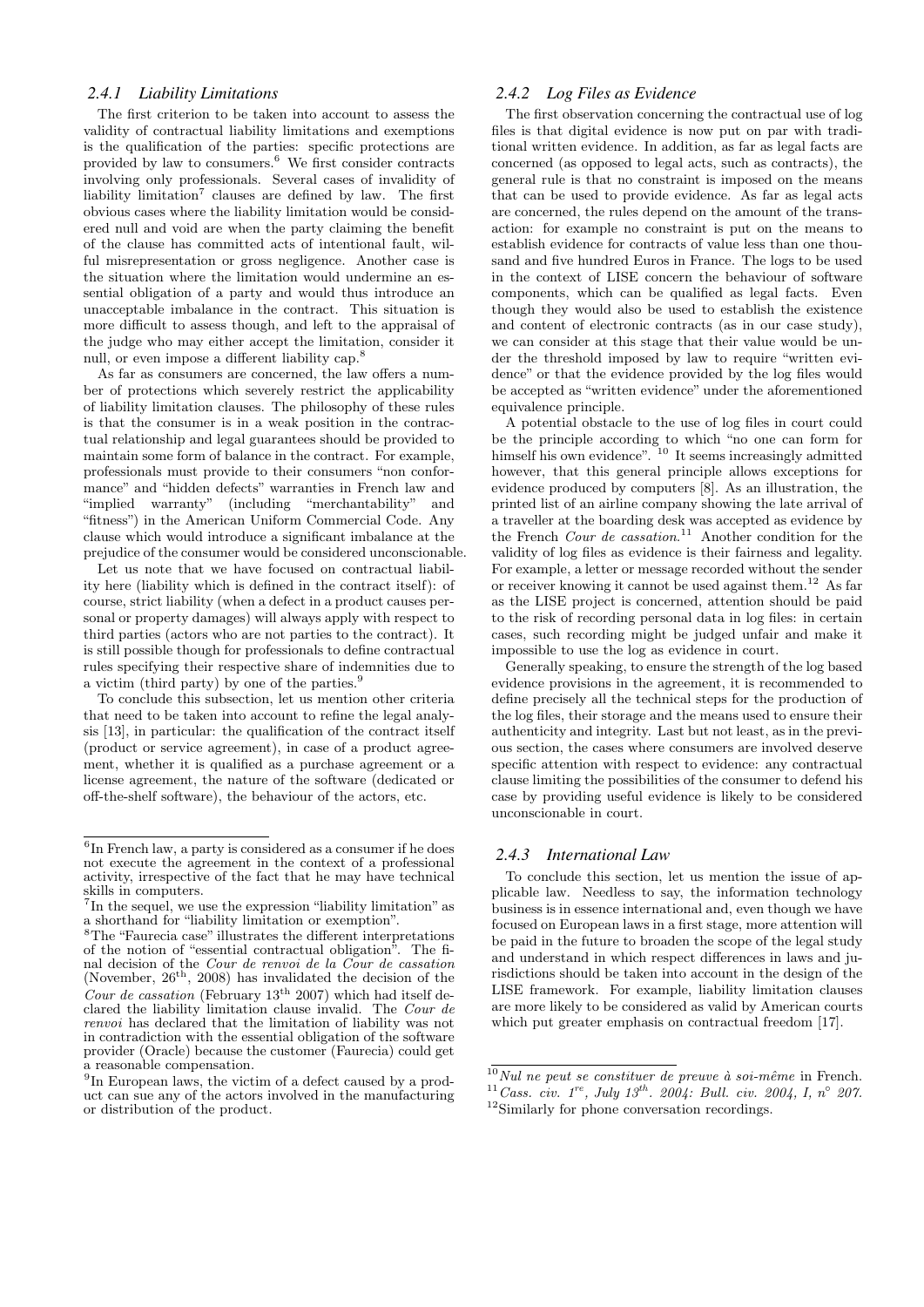## 3. FORMAL SPECIFICATION OF LIABIL-ITIES

The share of liabilities between the parties was expressed in Section 2.3 in a traditional, informal way. Texts in natural language, even in simple "legal language", often conceal ambiguities and misleading representations. The situation is even worse when such statements refer to mechanisms which are as complex as software. Such ambiguities are sources of legal uncertainties for the parties executing the contract. The use of formal (mathematical) methods has long been studied and put into practice in the computer science community to define the specification of software systems (their expected behaviour) and to prove their correctness or to detect errors in their implementations. For various reasons however (both technical and economical), it remains difficult to apply formal methods at a large scale to prove the correctness of a complete system.

In contrast with previous work on formal methods, our goal here is not to apply them to the verification of the system itself (the mobile phone solution in our case study) but to define liabilities in case of malfunction and to build an analysis tool to establish these liabilities from the log files of the system.

It should be clear however, as stated in Section 1, that our goal is not to provide a monolithic framework in which all liabilities would have to be expressed. The method proposed in the LISE project can be used at the discretion of the parties involved and as much as necessary to express the liabilities concerning the features or potential failures deemed to represent the highest sources of risks for them.

In this section, we present successively the parameters which are used to establish liabilities (Sections 3.1 and 3.2) before introducing the liability function in Section 3.3. Let us note that, in order to make the mathematical definitions and the reasoning simpler, the notions used in this section represent an abstraction of the real system. The link between this abstract view and the real system is described in Section 4.

### 3.1 Trace Model

Following the informal description in Section 2, the sets of components, parties and users are defined as follows:

Components = {Serv, SigApp, Card,IO, OpSys} Parties = {MPP, SAP, SCP} Users = {OWN ,ECC}

 $\Theta$  is the set of stamps and  $\mathcal C$  the set of communicating entities (components and users).  $\mathcal{O}$  and  $\mathcal{M}$  denote respectively the set of communication operations and message contents. The distinction between send and receive events allows us to capture communication errors.<sup>13</sup>

$$
C = Components \cup Users
$$
  

$$
O = \{Send, Receiver\}
$$
  

$$
M = List \begin{pmatrix} Documents \cup{\{Yes, No\} \cupPINCodes \cupSignatures\end{pmatrix}
$$

We assume that signature sessions in traces are complete and the type (document, response, PIN code, signature) of each element composing a message is implicitly associated with the element itself in order to avoid any ambiguity.

We denote by *Traces* the set of all traces, a trace  $T$  being defined as as a function associating a stamp with a list of items. Each item is defined by the communication operation (Send or Receive), the sender, the receiver and the content of the message:

$$
T: \Theta \to List(\mathcal{O} \times \mathcal{C} \times \mathcal{C} \times \mathcal{M})
$$

A first comment on the above definition is the fact that we use a functional type (from stamps to lists of items) to represent traces. This choice makes the manipulation of traces easier in the sequel because we are always interested in the items corresponding to a given session. Other representations could have been chosen as well, such as lists of items including the stamp information.

Note that we use the term "trace" here and keep the word "log" to denote the actual information recorded by the system. The correspondance between traces and logs is presented in Section 4.

#### 3.2 Trace Properties

We present successively the two types of trace properties used in this paper: error properties and claim properties.

#### *3.2.1 Error Properties*

The most important parameter to determine the allocation of liabilities is the nature of the errors which can be detected in the log files of the system. Ideally, the framework should be general enough to reflect the wishes of the parties and to make it possible to explore the combinations of errors in a systematic way. One possible way to realize this exploration is to start with a specification of the key properties to be satisfied by the system and derive the cases which can lead to the negation of these properties.

Our goal being to analyse log files, we characterise the expected properties of the system directly in terms of traces (which are abstractions of logs). For example, the fact that  $SigApp$  should send to  $IO$  the document  $D$  received from Serv (and only this document) can be expressed as follows:<sup>14</sup>

$$
\forall D \in \text{D}\text{c} \, \text{unents},
$$
\n
$$
(\text{Receive}, \text{Serv}, \text{SigApp}, [D]) \in T(\theta) \Leftrightarrow
$$
\n
$$
(\text{Send}, \text{SigApp}, \text{IO}, [D]) \in T(\theta)
$$

Note that all properties are implicitly parametrised by a trace T and a stamp  $\theta$ . In the sequel these parameters are left implicit for the sake of readability.

In the scenario considered here, the systematic  ${\rm studv}^{15}$  of the cases of violation of this property leads to the following errors:

$$
SigApp-Diff \equiv
$$

∃D, D<sup>0</sup> ∈ Documents, D 6= D <sup>0</sup> ∧ (Receive, Serv, SigApp, [D]) ∈ T(θ) ∧ (Send, SigApp,IO, [D 0 ]) ∈ T(θ)

 $^{14}\rm{Note}$  that we do not consider the ordering of Send and Receive trace items for the sake of conciseness. This ordering is not necessary to express the liabilities presented in Section 2. <sup>15</sup>Space considerations prevent us from presenting this systematic derivation here. It relies on a decomposition of the negation of the properties into disjunctive normal form and selective application of additional decomposition transformations for "non existence" properties.

<sup>&</sup>lt;sup>13</sup>This feature is not illustrated in this paper.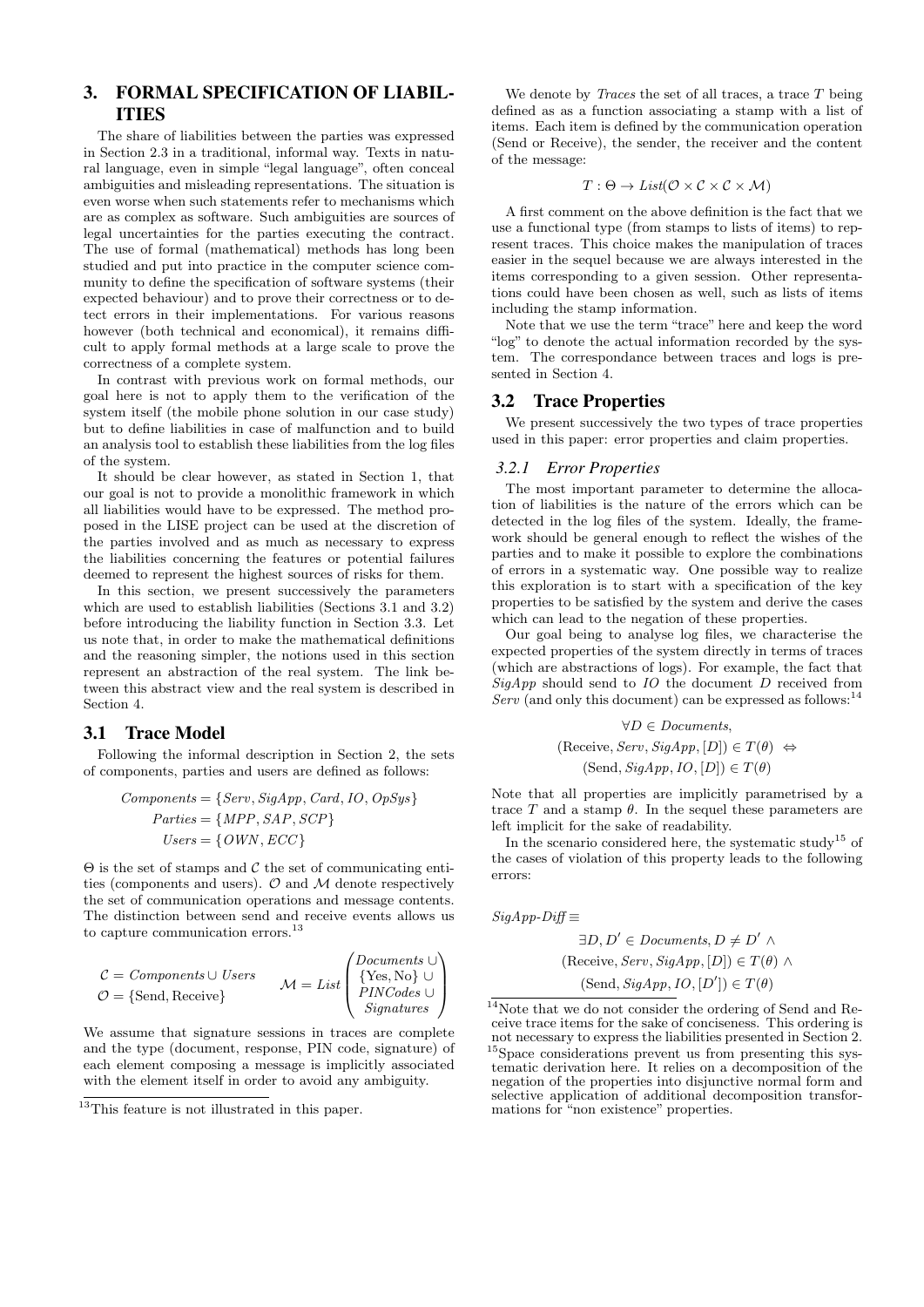$SigApp-Not \equiv$ 

$$
\exists D \in \text{D}\text{c} \, \text{C} \, \text{C} \, \text{C} \, \text{C} \, \text{C} \, \text{C} \, \text{C} \, \text{C} \, \text{C} \, \text{C} \, \text{C} \, \text{C} \, \text{C} \, \text{C} \, \text{C} \, \text{C} \, \text{C} \, \text{C} \, \text{C} \, \text{C} \, \text{C} \, \text{C} \, \text{C} \, \text{C} \, \text{C} \, \text{C} \, \text{C} \, \text{C} \, \text{C} \, \text{C} \, \text{C} \, \text{C} \, \text{C} \, \text{C} \, \text{C} \, \text{C} \, \text{C} \, \text{C} \, \text{C} \, \text{C} \, \text{C} \, \text{C} \, \text{C} \, \text{C} \, \text{C} \, \text{C} \, \text{C} \, \text{C} \, \text{C} \, \text{C} \, \text{C} \, \text{C} \, \text{C} \, \text{C} \, \text{C} \, \text{C} \, \text{C} \, \text{C} \, \text{C} \, \text{C} \, \text{C} \, \text{C} \, \text{C} \, \text{C} \, \text{C} \, \text{C} \, \text{C} \, \text{C} \, \text{C} \, \text{C} \, \text{C} \, \text{C} \, \text{C} \, \text{C} \, \text{C} \, \text{C} \, \text{C} \, \text{C} \, \text{C} \, \text{C} \, \text{C} \, \text{C} \, \text{C} \, \text{C} \, \text{C} \, \text{C} \, \text{C} \, \text{C} \, \text{C} \, \text{C} \, \text{C} \, \text{C} \, \text{C} \, \text{C} \, \text{C} \, \text{C} \, \text{C} \, \text{C} \, \text{C} \, \text{C} \, \text{C} \, \text{C} \, \text{C} \, \text{C} \, \text{C} \, \text{C} \, \text
$$

 $SigApp$ - $Un \equiv$ 

 $\exists D \in \mathit{Documents},$  $(Send, SigApp, IO, [D]) \in T(\theta) \wedge$  $\forall D' \in \mathit{D}\mathit{c}\mathit{unents},$  $(Receive, Serv, SigApp, [D']) \notin T(\theta)$ 

The terms of this disjunction correspond to three typical types of errors:

- 1. The first term defines a case where a message is sent with content different from expected.
- 2. The second term is a case of expected message which is not sent.
- 3. The third term is a case where an unexpected message is sent.

Similarly, the negation of the property that Card returns a signature only when it has received  $OWN$ 's PIN code  $P_{OWN}$ leads to several errors of the three aforementioned types, from which we assume that only two are deemed relevant by the parties. The first one, Card-WrongVal describes a case where an approval and a signature are sent by Card even though it has not received a right PIN code:

 $Card$ -WrongVal  $\equiv$  $\exists D \in \textit{D}\text{c} \leq \exists S \in \textit{Signatures},$  $(Send, Card, SigApp, [Yes; D; S]) \in T(\theta) \wedge$ (Receive,  $SigApp, Card, [D; P_{OWN}]$ )  $\notin T(\theta)$ 

The second one, Card-WrongInval, defines a case where Card refuses to sign a document even though it has received the correct PIN code  $P_{OWN}$ :

 $Card$ -WrongInval  $\equiv$ 

 $\exists D \in \mathit{Documents},$ (Send, Card, SigApp, [No; D])  $\in T(\theta) \wedge$ (Receive,  $SigApp, Card, [D;P_{OWN}]$ )  $\in T(\theta)$ 

Needless to say, errors can also be defined directly based on the parties' understanding of the potential sources of failure of the system and their desire to handle specific cases. The derivation method suggested here can be used when the parties wish to take a more systematic approach to minimise the risk of missing relevant errors.

Last but not least, the language used to express properties for this case study is relatively simple as it does not account for the ordering of items in traces. In general, richer logics may be needed, for example to express temporal properties. The choice of the language of properties does not have any impact on the overall process but it may make some of the technical steps, such as the log analysis (Section 4), more or less difficult.

#### *3.2.2 Claim Properties*

Claim properties represent the "grounds for claims" of the users: they correspond to failures of the system as experienced by the users. In practice, such failures should cause damages to the user for them to give rise to liabilities but damages are left out the formal model. Claims can thus be expressed, like errors, as properties on traces. We consider two claim properties here, DiffDoc and NotSigned, which define the grounds for the claims introduced in Section 2.3:<sup>16</sup>

$$
DiffDoc \equiv
$$

$$
\exists D, D' \in \text{D}\text{c} \, \exists S \in \text{S} \, \text{c} \, \text{d} \, \text{d} \, \text{d} \, \text{d} \, \text{d} \, \text{d} \, \text{d} \, \text{d} \, \text{d} \, \text{d} \, \text{d} \, \text{d} \, \text{d} \, \text{d} \, \text{d} \, \text{d} \, \text{d} \, \text{d} \, \text{d} \, \text{d} \, \text{d} \, \text{d} \, \text{d} \, \text{d} \, \text{d} \, \text{d} \, \text{d} \, \text{d} \, \text{d} \, \text{d} \, \text{d} \, \text{d} \, \text{d} \, \text{d} \, \text{d} \, \text{d} \, \text{d} \, \text{d} \, \text{d} \, \text{d} \, \text{d} \, \text{d} \, \text{d} \, \text{d} \, \text{d} \, \text{d} \, \text{d} \, \text{d} \, \text{d} \, \text{d} \, \text{d} \, \text{d} \, \text{d} \, \text{d} \, \text{d} \, \text{d} \, \text{d} \, \text{d} \, \text{d} \, \text{d} \, \text{d} \, \text{d} \, \text{d} \, \text{d} \, \text{d} \, \text{d} \, \text{d} \, \text{d} \, \text{d} \, \text{d} \, \text{d} \, \text{d} \, \text{d} \, \text{d} \, \text{d} \, \text{d} \, \text{d} \, \text{d} \, \text{d} \, \text{d} \, \text{d} \, \text{d} \, \text{d} \, \text{d} \, \text{d} \, \text{d} \, \text{d} \, \text{d} \, \text{d} \, \text{d} \, \text{d} \, \text{d} \, \text{d} \, \text{d} \, \text{d} \, \text{d} \, \text{d} \, \text{d} \, \text{d} \, \text{d} \, \text{d} \, \text{d} \, \text{d} \, \
$$

 $Not.$ 

 $\exists D \in \text{D}cuments, \exists S \in \text{Signatures},$  $(Send, SigApp, Serv, [Yes; D; S]) \in T(\theta) \wedge$  $\forall D' \in \mathit{Documents}, (\mathit{Receive}, \mathit{SigApp}, \mathit{IO}, [D']) \notin \mathit{T}(\theta)$ 

The first definition (DiffDoc) defines a claim corresponding to a case where OWN has been presented a document  $\overline{D}^{\prime}$  with stamp  $\theta$  (as indicated by (Receive,  $SigApp, IO, [D^{\prime}])$ different from the document  $D$  sent by the signature application to the server (message [Yes;  $D; S$ ]). The second definition (NotSigned) defines a claim corresponding to a case where the signature application has sent to the server a message [Yes;  $D; S$ ] indicating that *OWN* has signed a document stamped  $\theta$  when OWN has never been presented any document stamped  $\theta$ .

#### 3.3 Liability Function

The formal specification of liabilities can be defined as a function mapping a claim, a trace and a stamp onto a set of parties:<sup>17</sup>

 $Liability: Clains \times Traces \times \Theta \rightarrow \mathbb{P}(Parties)$ 

We use an intermediate function to define Liability: the Check-Properties function which returns the subset of properties (errors and claims) holding for a session identified by a trace and a stamp:

 $Check\text{-}Properties: Traces \times \Theta \rightarrow \mathbb{P}(Properties)$ 

$$
Errors = \begin{cases} SigApp-Diff, SigApp-Un, SigApp-Not, \\ Card-WrongVal, Card-WrongInval \end{cases}
$$

$$
Clains = \{DiffDoc, Not{\text{Signal}}\}
$$

$$
Properties = Errors \cup Clains
$$

where Properties is the set of relevant trace properties, which, in our case study, includes the sets Errors defined in Section 3.2.1 and Claims defined in Section 3.2.2. Obviously, other error and claim properties could be useful to define other shares of liabilities. The actual implementation of Check-Properties (Section 4) is based on the definitions of errors and claims presented in Section 3.2.1 and Section 3.2.2.

Finally, the following function captures the share of lia-

<sup>16</sup>Note that, just as error properties, claim properties are implicitly parametrised by a trace T and a stamp  $\theta$ .

 ${}^{17}P(S)$  denotes the powerset of S.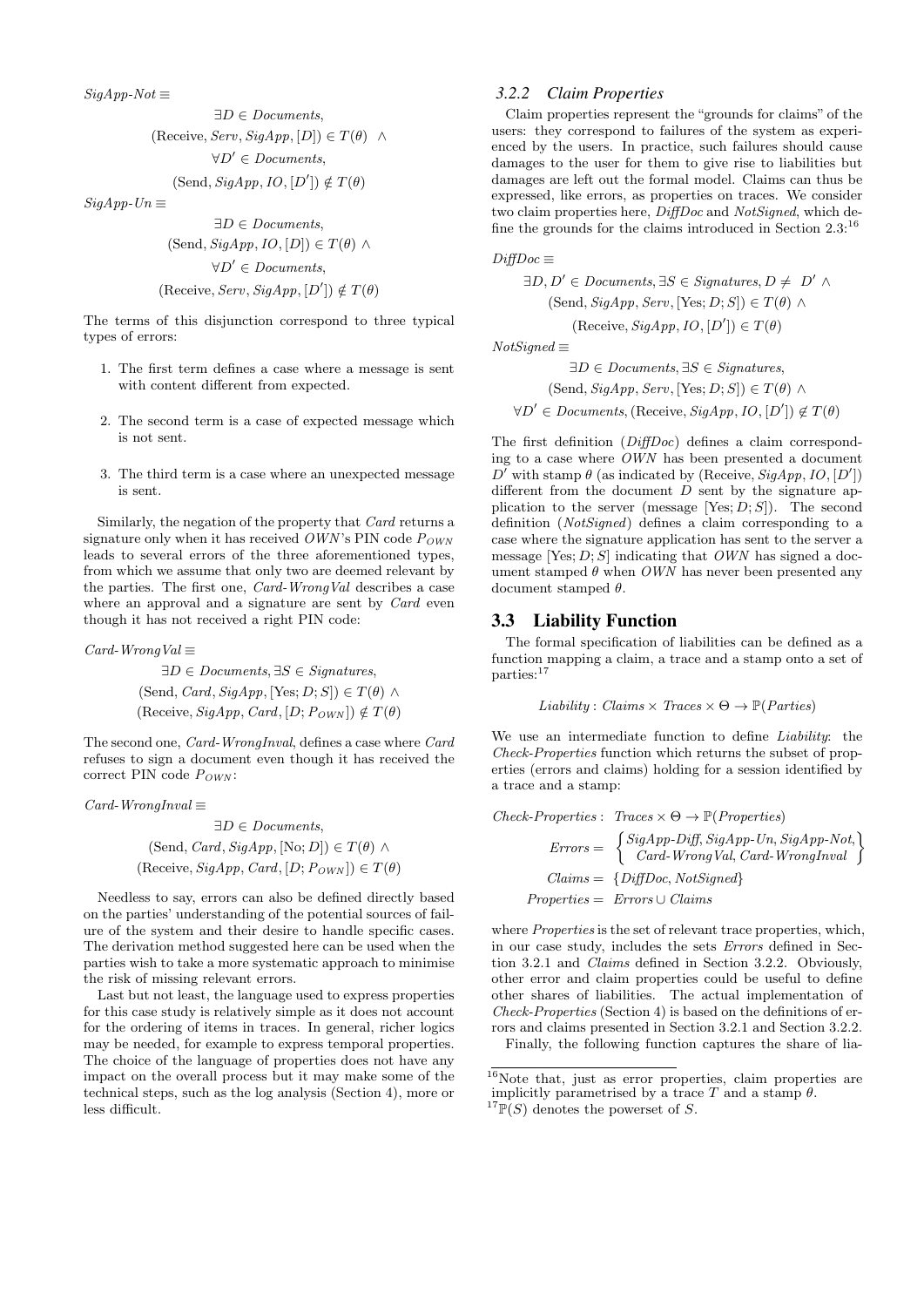bilities introduced in Section 2.3:

```
Liability(C, T, \theta) =If C = DiffDoc then
        If DiffDoc \in Check-Properties(T, \theta)Then If SiaApp-Diff \in Check-Properties(T, \theta)Then {SAP}
               Else~\{MPP\}Else ∅
   If C = NotSignal then
        If NotSignal \in Check-Properties(T, \theta)Then If Card-WrongVal \in Check-Properties(T, \theta)Then {SCP}
               Else {MPP}
        Else ∅
```
The two cases in Liability correspond to the two types of claims considered in Section 2.3. For each type of claim, the goal of the first test is to check the validity of the claim raised by OWN . If OWN raises a claim which is not confirmed by the trace then the result of Liability is the empty set because no party has to be made liable for an unjustified claim. If  $OWN$  claims to have been presented a document  $D'$  different from the alleged document D and this claim is confirmed by the trace  $(DiffDoc \in Check-Properties(T, \theta))$  then SAP is liable if SigApp has forwarded to OWN a document (stamped  $\theta$ ) different from the document received from  $ECC$  $(SigApp-Diff \in Check-Properties(T, \theta))$ ; otherwise MPP is liable. Similarly, if OWN 's claim is that he has never been presented any document stamped  $\theta$  and this claim is confirmed by the trace  $(Notsigned \in Check-Properties(T, \theta))$ then SCP is liable if the smart card has wrongly validated a PIN in session  $\theta$  (Card-WrongVal  $\in$  Check-Properties(T,  $\theta$ )); otherwise MPP is liable.

### 4. LOG ARCHITECTURE AND ANALYSER

The formal liability framework presented in the previous section is useful in itself, because it makes it possible to define liabilities in a very precise way. Its role can be enhanced however, if the actual system can be supported by facilities to record the required log files (so that experts can be sure to find all useful information after the facts) and if these log files can be analysed automatically based on the liability specifications. In this section, we sketch successively the log infrastructure and analyser for our case study.

### 4.1 Log Architecture

The formal setting proposed in Section 3 defines traces as lists of items corresponding to individual message exchanges between components. This choice is motivated by its generality and the possibility to model a variety of concrete implementations. As mentioned in Section 2.1, the implementation of our case study is based on OSGi, a Java based environment for the design of applications made of dynamically loadable collections of classes called bundles. Our OSGi implementation consists of three bundles implementing the following interfaces:

```
public interface SigAppIfc {
    public String submitDocToUser ( String doc );
}
public interface CardIfc {
    public String sign (String doc, int pin);
}
```
public interface IOIfc { public String askToUser (String doc); }

#### Listing 1: OSGi interfaces of the system

Each bundle provides one service (through a Java public method) which corresponds to a pair of request/answer messages in Figure 1. For example, the method submitDoc-ToUser corresponds to the pair of messages 2 and 7-n, 9 y-r or 9-y-w, depending on the outcome of the transaction. The parameter of the method corresponds to the value Doc passed in message 2 and the string returned as a result is used to encode the different types of answers 7-n, 9-y-r and 9-y-w. Similarly, the method sign corresponds to the pair of messages 7-y and 8-y-r or 8-y-w, and the method askToUser to the pair 3 and 6-y or 6-n.

Table 1 shows the correspondence between the messages of Figure 1 (which are equivalent to pairs of trace items defined in Section 3) and the OSGi method calls and returns.

We have designed and developed an extension to the OSGi framework, that we call LogOS (Log Over Services), which records every service use. For each access to a service implementation, the framework generates on the fly a proxy that intercepts the call, logs the query of the call and forwards it to the implementation. LogOS is built on top of Felix,<sup>18</sup> an open-source implementation of the OSGi specifications. The source code of LogOS, the LogOS patch for Felix, and the implementation of the components presented in this document are available on the INRIA forge.<sup>19</sup>

## 4.2 Analyser

The Liability function was expressed in terms of traces in Section 3. Traces were defined in Subsection 3.1 as functions mapping stamps to sequences of items, thus at a more abstract level than the logs effectively recorded by LogOS. The goal of the analyser is to implement the Liability function specification of Section 3.3 based on the effective LogOS log file format and the correspondence between traces and log files. The four main phases of the analysis are the following:

- 1. The first phase is the identification of the part of the log files which is relevant for the analysis. This part obviously depends on the claim. In our case study, the stamp  $\theta$  can be used to identify the relevant signature session and thus to extract the useful parts of the log. This phase of the analyser is made simpler here because of the assumptions of stamps uniqueness and integrity. Identifying a given session can be a more complex task in general.
- 2. The second phase consists in transforming the relevant parts of the logs into a trace. Table 1 describes this transformation stage for our case study. For example, let us consider a LogOS log file item recording the call by the SigApp bundle to the askToUser service of the  ${\tt I0}$  bundle for a document  $doc1$  and stamp  $480031.^{20}$

480031;2009 -05 -05;08:34:12; SigApp ; IO ; IOImpl ; IOIfc ; askToUser ; doc1 ;2009 -05 -05;08:34:23;"1234"

```
^{18}\mathrm{http://felix.append.e.org/}
```
<sup>19</sup>http://gforge.inria.fr/frs/?group\_id=2014

<sup>20</sup>Note that LogOS log file items include more information than traces, such as the times and dates.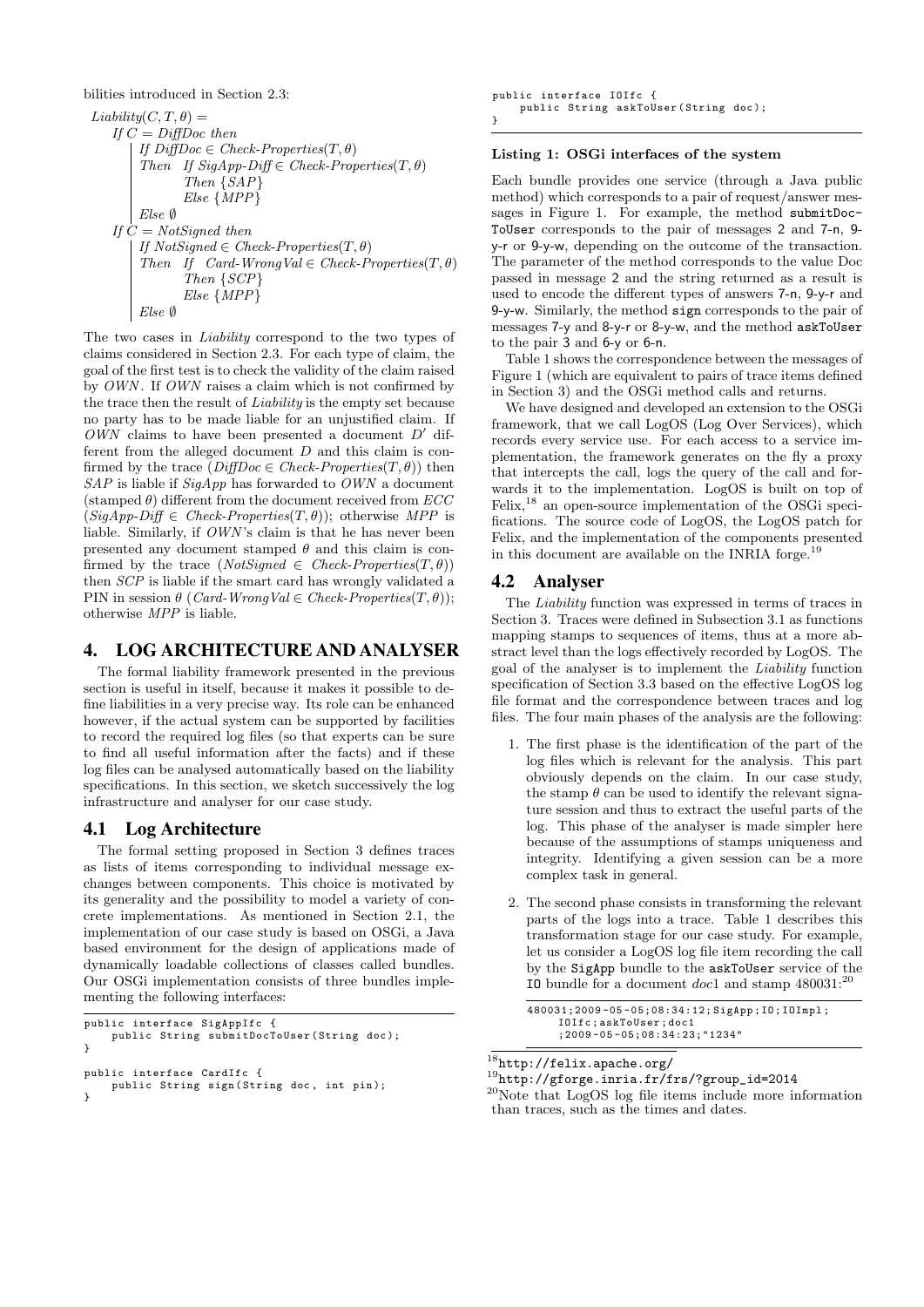| Generic trace items                           |                       | Message number | Corresponding method        |
|-----------------------------------------------|-----------------------|----------------|-----------------------------|
| Components                                    | Message type          | according to   | (call or return)            |
| $(\text{sender} \rightarrow \text{receiver})$ | exchanged             | Figure 1       |                             |
| $Serv \rightarrow SigApp$                     | Doc                   |                | call to submitDocToUser     |
| $SigApp \rightarrow Serv$                     | [No; Doc]             | 7-n            | return from submitDocToUser |
| $SigApp \rightarrow Serv$                     | [Yes; Doc; Signature] | $9 - v - r$    | return from submitDocToUser |
| $SigApp \rightarrow Serv$                     | [No; Doc]             | $9 - v - w$    | return from submitDocToUser |
| $SiqApp \rightarrow IO$                       | Doc                   | 3              | call to askToUser           |
| $IO \rightarrow SigApp$                       | [Yes; Doc; PIN]       | $6-y$          | return from askToUser       |
| $IO \rightarrow SigApp$                       | [No: Doc]             | $6 - n$        | return from askToUser       |
| $SigApp \rightarrow Card$                     | Doc; PIN              | $7 - v$        | call to sign                |
| $Card \rightarrow SigApp$                     | [Yes; Doc; Signature] | $8 - y - r$    | return from sign            |
| $Card \rightarrow SigApp$                     | [No: Doc]             | $8 - v - w$    | return from sign            |

Table 1: Relation between trace items, messages and methods

1  $\overline{1}$  $\mathbf{I}$  $\mathbf{I}$ 

Following Table 1, this log item can be transformed into the following trace items for stamp  $480031$ :<sup>21</sup>

- $(Send, SigApp, IO, [doc1]);$  $(Receive, *SigApp*, IO, [doc1])$  $(Send, IO, SigApp, [Yes, doc1; 1234]);$  $(Receive, IO, SigApp, [Yes, doc1; 1234])$
- 3. The third phase is the application of Check-Properties to check the validity of the claim and find the errors occurring in the trace. Again, this phase is made easier by the fact that the properties needed to express the share of liabilities considered here are fairly simple. All these properties (Errors in Section 3.2.1 and Claims in Section 3.2.2) are expressed as the presence or absence of certain items in the trace, which can be implemented by systematic searches in the trace constructed from the log files. $^{22}$
- 4. The fourth phase is the exploitation of the result of the Check-Properties function to compute Liability. This phase is straightforward since it amounts to the implementation of the simple tests specified in the definition of Liability in Section 3.3.

The simple four phases structure sketched here obviously needs to be optimized in order to avoid the search for all properties (claims and errors) in the trace: only the claim raised by  $OWN$  and the errors useful for this claim<sup>23</sup> need to be searched in the trace. Check-Properties is thus not implemented as such, but split into specific functions searching for specific properties.

## 5. RELATED WORK

 $\lceil$  $\overline{1}$  $\overline{1}$  $\overline{1}$ 

The significance of liability, warranty and accountability and their potential impact on software quality have already been emphasized by computer scientists as well as lawyers  $([2, 5, 27, 28])$ . However we are not aware of previous work on the application of formal methods to the definition of

software liability. Earlier work on the specification of contracts mostly deal with obligations in a general sense ([9, 11, 24]), with specific types of contracts such as commercial contracts or privacy rules ([2, 16, 22]) or with the responsibility of agents in multi-agent systems ([12]) but do not address liabilities related to software errors. It should be clear however that several connected areas share part of our objectives and provide useful hints and results:

- Software dependability [4, 18, 23] is also concerned with failure analysis (using, for example, fault trees or FMECA analysis processes) but focuses on fault prevention, tolerance and removal rather than on the specification of liabilities.
- Model based diagnosis ([7, 19, 23, 35]) provides techniques for fault analysis and diagnosability based on observability properties. Diagnosis can be carried out either off-line or on-line<sup>24</sup> with different cost and time constraints. Faults are generally represented as single events rather than as logical properties in our approach. Again, the objective of model based diagnosis is to detect faults and analyze them in order to take appropriate measures rather than to determine the liable parties after a failure has occurred and damages have been caused.
- Intrusion detection  $(14)$  systems also aim at detecting unexpected behaviours but they are targeted towards security attacks rather than faults. They are generally classified into two categories: the anomaly detection and the misuse detection approaches, the first one being based on a model of the correct behaviour of the system and the second one on typical attack patterns. As stated in the next section, our framework can accomodate both negative properties (as shown in this paper) and positive properties (correct behaviours). In contrast with intrusion detection however, we do not have any "real time" constraint here and accuracy is far more significant than efficiency for liability analysis.
- Forensics  $([3, 21, 26])$  and digital evidence  $([10, 32, 33,$ 34]) share with LISE the objective to analyse digital information in a legal setting. However the contributions in these areas are generally targeted towards security attacks or computer crime investigations rather than the identification of liable parties in a software

 $\sqrt[21]{21}$ As stated above, the duplication of send and receive events is useful in general to detect communication errors. This feature is not illustrated here though, because communication errors have not been used to define the share of liabilities.

<sup>&</sup>lt;sup>22</sup>Note that, in contrast with the use of formal modals for program verification, we only need to check these properties on a given trace here, rather than for all possible execution traces, and this trace is obviously finite.

<sup>&</sup>lt;sup>23</sup>For example, only the error  $SigApp-Diff$  is useful to compute Liability for the claim DiffDoc.

 $^{24}$  Off-board"<br>or "on-board" for embedded systems.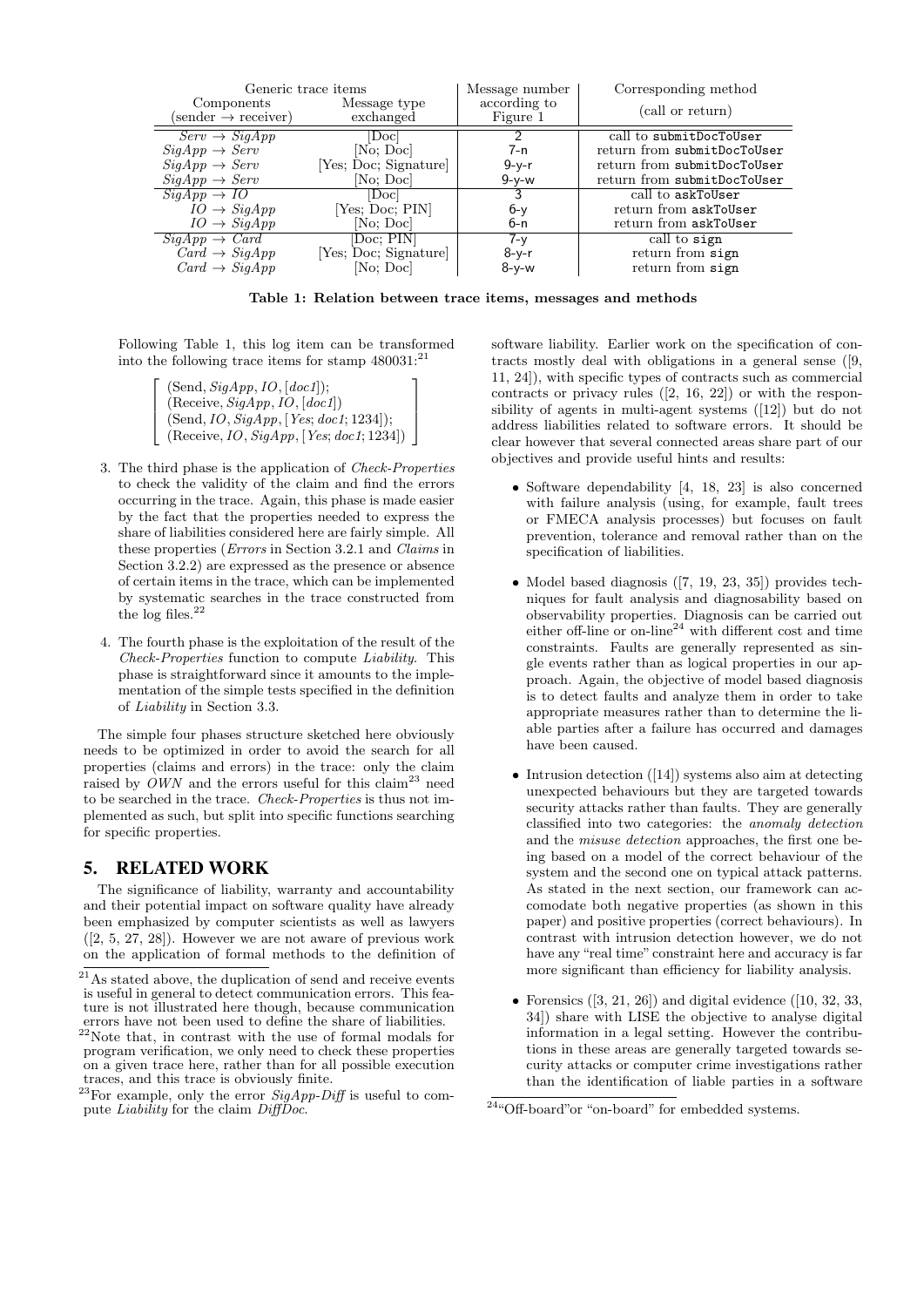contract. Technically speaking, a significant impact is the fact that, in our setting, the search in the logs is driven by pre-defined properties (errors and claims).

• Service Level Agreements also define contractual provisions but generally focus on Quality of Service rather than functional requirements and do not put emphasis on formal specifications. A notable exception is the SLAng language [30] which is endowed with a formal semantics and can be used to specify a variety of services such as Application Service Provision, Internet Service Provision or Storage Service Provision. In addition, the monitorability and monitoring of SLAng services have been considered both from the formal and practical point of view [31, 25].

Needless to say, each of the above areas are useful sources of inspiration for the LISE project, but we believe that none of them, because of their different objectives, provides the answer to the key problem addressed in this paper, namely the formal specification and instrumentation of liability.

## 6. CONCLUSION

First, we should stress that the set of methods and tools provided by the LISE framework can be used in an incremental way, depending on the wishes of the parties, the economic stakes and the timing constraints for drafting the contract:

- 1. The first level is a systematic (but informal) definition of liabilities in the style of Section 2.3.
- 2. The second level is the formal definition of liabilities as presented in Section 3.3. This formal definition itself can be more or less detailed and encompass only a part of the liability rules defined informally. In addition, it does not require a complete specification of the software but only the properties relevant for the targeted liability rules.
- 3. The third level is the implementation of a log infrastructure (as shown in Section 4.1) or the enhancement of existing logging facilities to ensure that all the information required to establish liabilities will be available if a claim is raised. Another option is to check that it will be possible to extract the required information from regular files if needed.
- 4. The fourth level is the implementation of a log analyser (as shown in Section 4.2) to assist human experts in the otherwise tedious and error-prone log inspection.
- 5. A fifth level, not presented here, would be the verification of the correctness of the log analyser with respect to the formal definition of liabilities (considering the correspondence between log files and traces). This level would bring an additional guarantee about the validity of the results produced by the system.

Each of these levels contributes to reducing further the uncertainties with respect to liabilities and the parties can decide to choose the level commensurate with the risks involved with potential failures of the system.

The notions of trace and property have been presented in a somewhat simplified way in this paper. It may be the case that not all the relevant information is included in the log files of the system. For example, in our case study, the fact that the customer OWN has declared the theft of his

mobile phone or has signed an acknowledgement receipt for a product sent by the E-Commerce Company can be useful information to analyse the situation (depending on the liability rules decided by the parties). Traces can thus be more than abstract versions of the log files and include other types of actions from all the actors involved. Also, we have defined *Properties* as  $Errors \cup Clains$  here. In general, it can be useful to use other types of properties to define liabilities (for example the fact that OWN has answered "yes" to the signature request sent by SigApp here). These properties can be included into Properties without any impact on the rest of the process.

As far as the methodology is concerned, we are working on an iterative process for the elaboration of the formal specification of liabilities involving interactions with the parties to discover oversights or missing errors and to take into account logging constraints. Logging constraints are typically related to implementation issues (e.g. performance penalties or log distribution), security requirements or privacy issues  $([1])$ . For example, in our case study, logging critical data such as PIN codes outside the smart card would not be acceptable, thus requiring an iteration step to define an equivalent (or approximated) definition of liability that could be reflected in the logs. In addition it is necessary to take into account observability issues: previous work on model based diagnosis and diagnosability ([7, 19, 23, 35]) will prove useful to this respect.

In general, liabilities will be expressed by a combination of informal and formal means, both of which being integrated in the legal agreement. We are working on a framework allowing the parties to feed their contract with clauses automatically generated from the formal specifications of liability with seamless integration with the rest of the contract. The final objective is to allow contract drafters to manipulate statements either in natural language or in formal language while maintaining the links between the two parts and the consistency of the whole document. This extension is based on our previous work on the links between mathematical texts and natural language explanations ([15]).

In terms of implementation of the log infrastructure, one distinguishing feature of the case study considered here is the possibility to manage the log in a centralised way. Obviously, this may not be the case in many situations, which will add the extra difficulty to define correspondences (or causality relationships) between items in different logs ([6, 35]). Last but not least, we are currently working on two other key issues related to log files which have not been discussed here: their optimisation in terms of storage (compaction, retention delay, etc.) using an index-based factorization method and techniques to ensure their authenticity and integrity ([1, 20, 29]) including trusted serialization of log items.

## 7. ADDITIONAL AUTHORS

Christophe Alleaume (PrINT — University of Caen Basse-Normandie), Valérie-Laure Benabou (DANTE — University of Versailles Saint-Quentin-en-Yvelines), Denis Beras (AMAZONES — INRIA Grenoble Rhône-Alpes, INSA Lyon), Christophe Bidan (SSIR — Supélec Rennes), Gregor Goessler (POPART — INRIA Grenoble Rhône-Alpes), Julien Le Clainche (LICIT — INRIA Grenoble Rhône-Alpes). Ludovic Mé ( $SSIR$  — Supélec Rennes), and Sylvain Steer (DANTE — University of Versailles Saint-Quentin-en-Yvelines).